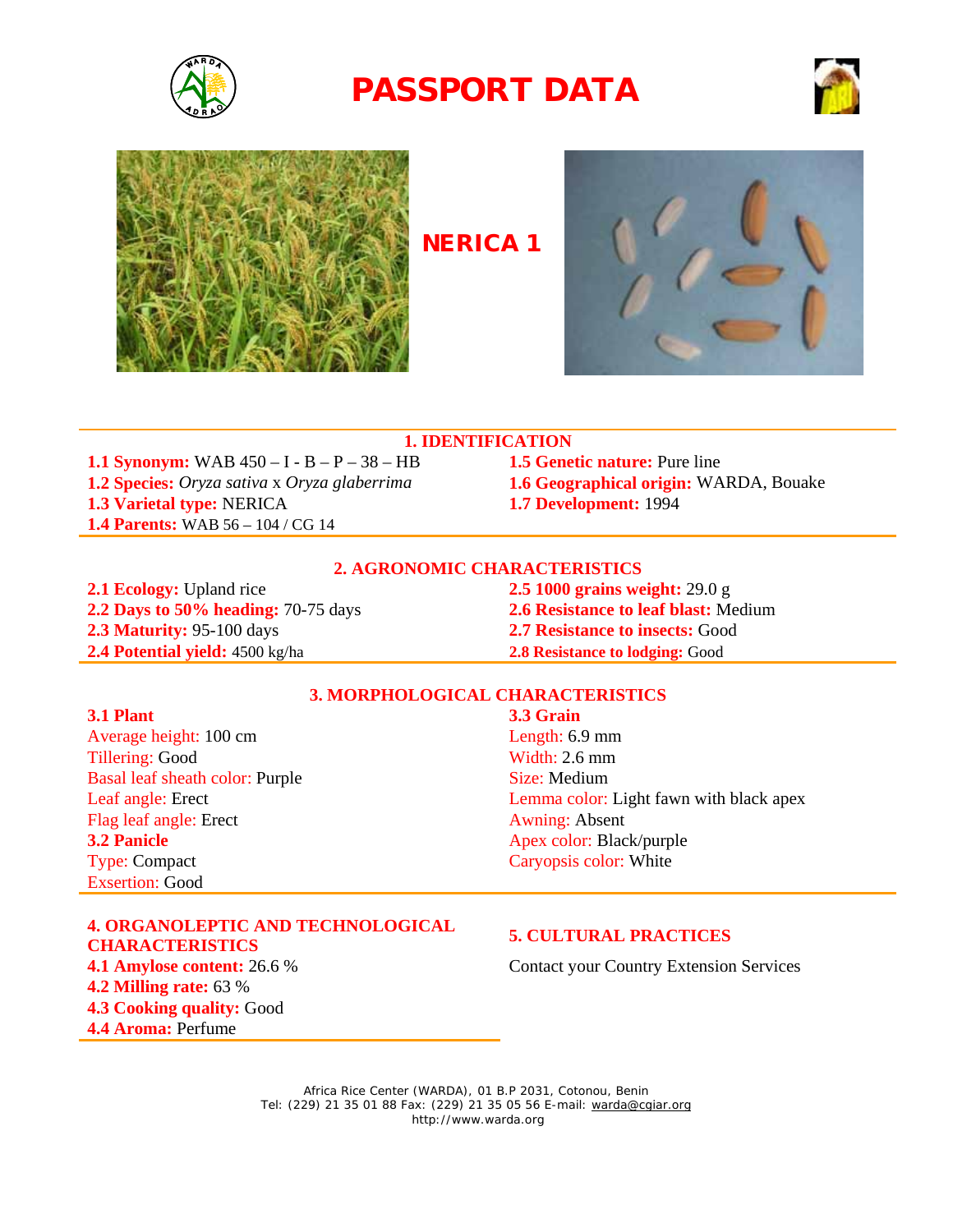





## **NERICA 2**



### **1. IDENTIFICATION**

**1.1 Synonym:** WAB 450-11-1-P31-1-HB **1.5 Genetic nature:** Pure line **1.2 Species:** *Oryza sativa* x *Oryza glaberrima* **1.6 Geographical origin:** WARDA, Bouake **1.3 Varietal type:** NERICA **1.7 Development:** 1994 **1.4 Parents:** WAB 56 – 104 / CG 14

### **2. AGRONOMIC CHARACTERISTICS**

**2.1 Ecology:** Upland rice **2.5 1000 grains weight:** 26.0 g **2.3 Maturity:** 90-95 days **2.7 Resistance to insects:** Good **2.4 Potential yield:** 4000 kg/ha **2.8 Resistance to lodging:** Good

**2.2 Days to 50% heading:** 65-70 days **2.6 Resistance to leaf blast:** Resistant

### **3. MORPHOLOGICAL CHARACTERISTICS**

**3.1 Plant 3.3 Grain** Average height: 100 cm Length: 6.9 mm Tillering: Good Width: 2.6 mm Basal leaf sheath color: Green Size: Medium Leaf angle: Erect Leaf angle: Erect Lemma color: Light fawn Flag leaf angle: Erect Awning: Awned **3.2 Panicle** Apex color: Black/purple Type: Compact Caryopsis color: White Exsertion: Good

### **4. ORGANOLEPTIC AND TECHNOLOGICAL CHARACTERISTICS 5. CULTURAL PRACTICES**

**4.2 Milling rate:** 63 % **4.3 Cooking qualities:** Good **4.4 Aroma:** None

**4.1 Amylose content:** 26.4% Contact your Country Extension Services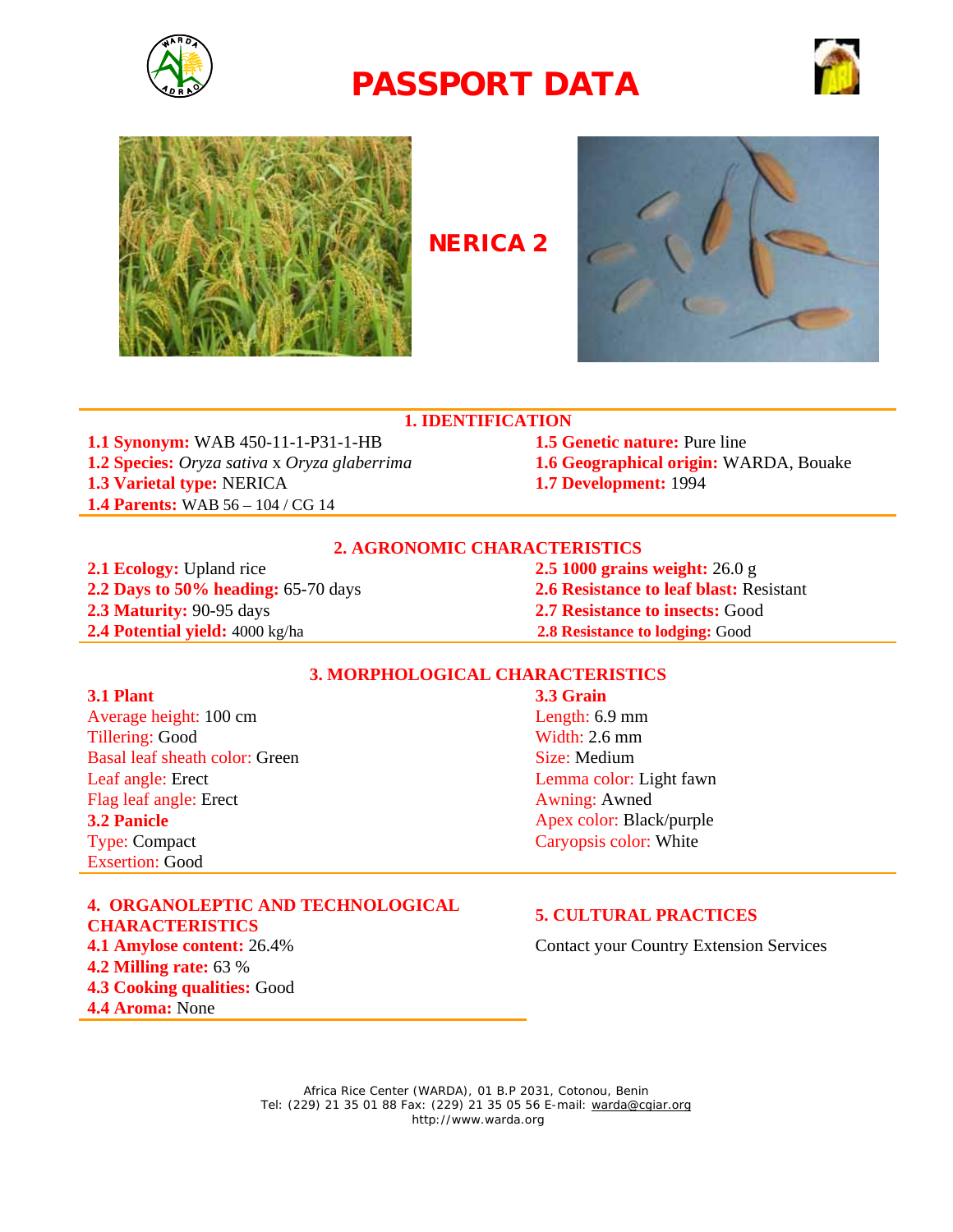





**NERICA 3** 



**1.1 Synonym**: WAB 450-I-B-P-28-HB **1.5 Genetic nature:** Pure line **1.2 Species**: *Oryza sativa* x *Oryza glaberrima* **1.6 Geographical origin:** WARDA, Bouake **1.3 Varietal type:** NERICA **1.7 Development:** 1994 **1.4 Parents:** WAB 56 – 104 / CG 14

**1. IDENTIFICATION**

### **2. AGRONOMIC CHARACTERISTICS**

**2.1 Ecology:** Upland rice **2.5 1000 grains weight:** 29.0 g **2.2 Days to 50% heading:** 70-75 days **2.6 Resistance to leaf blast:** Medium **2.3 Maturity:** 95-100 days **2.7 Resistance to insects:** Good **2.4 Potential yield:** 4500 kg/ha **2.8 Resistance to lodging:** Good

### **3. MORPHOLOGICAL CHARACTERISTICS**

**3.1 Plant 3.3 Grain**  Average height: 110 cm Length: 7.2 mm Tillering: Good Width: 2.2 mm Basal leaf sheath color: Light green Size: Long Leaf angle: Erect Lemma color: Dark fawn Flag leaf angle: Erect Awning: Absent **3.2 Panicle** Apex color: None

Exsertion: Good

**4. ORGANOLEPTIC AND TECHNOLOGICAL CHARACTERISTICS 5. CULTURAL PRACTICES 4.1 Amylose content:** 23.8% Contact your Country Extension Services **4.2 Milling rate:** 63 % **4.3 Cooking qualities:** Good **4.4 Aroma:** None

Type: Compact Caryopsis color: White Caryopsis color: White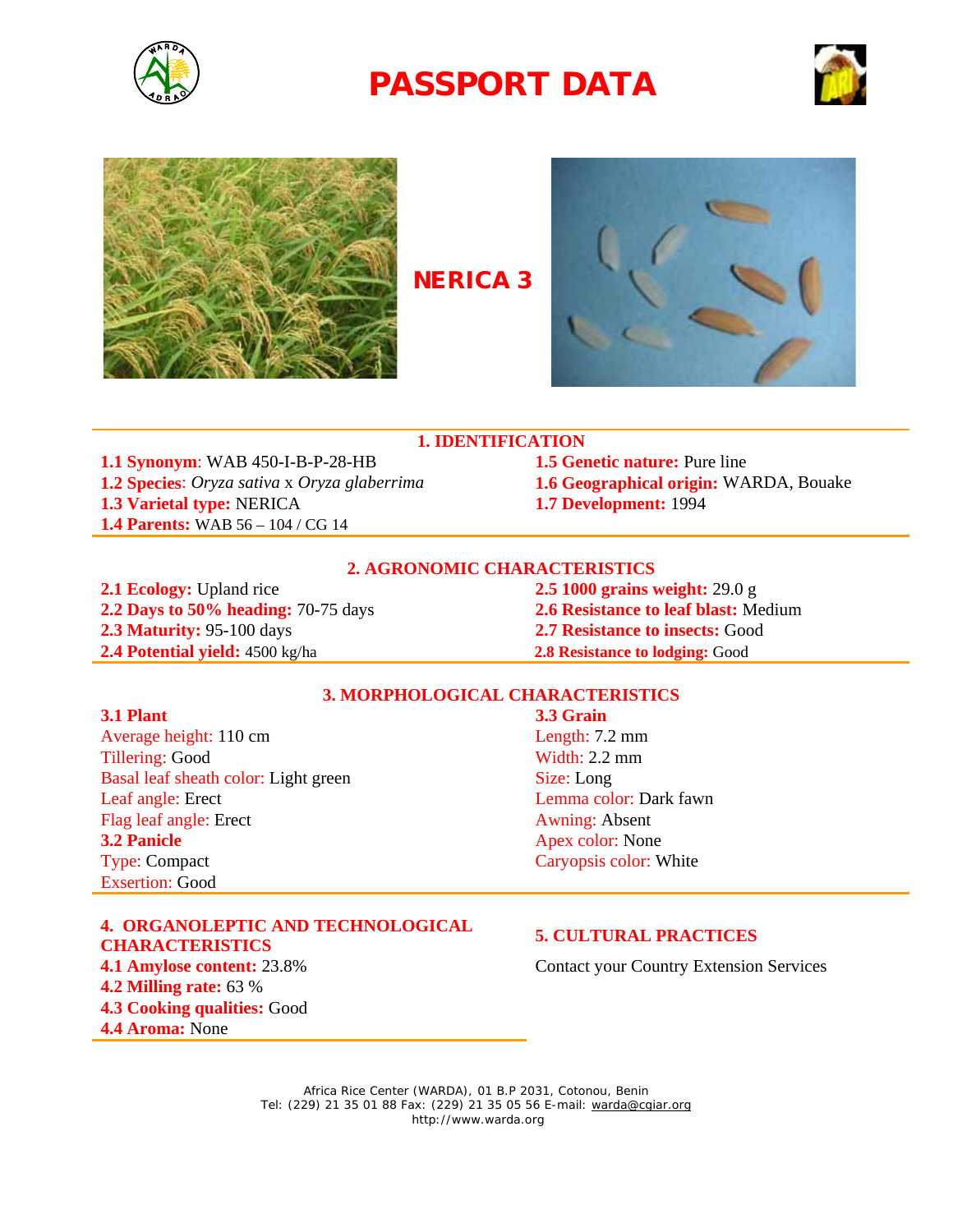





## **NERICA 4**



## **1. IDENTIFICATION**

**1.1 Synonym:** WAB 450-I-B-P-91-HB **1.5 Genetic nature:** Pure line **1.2 Species:** *Oryza sativa* x *Oryza glaberrima* **1.6 Geographical origin:** WARDA, Bouake **1.3 Varietal type:** NERICA **1.7 Development:** 1994 **1.4 Parents:** WAB 56 – 104 / CG 14

### **2. AGRONOMIC CHARACTERISTICS**

**2.1 Ecology:** Upland rice **2.5 1000 grains weight:** 29.0 g **2.2 Days to 50% heading:** 70-75 days **2.6 Resistance to leaf blast:** Medium **2.3 Maturity:** 95-100 days **2.7 Resistance to insects:** Good **2.4 Potential yield:** 5 000 kg/ha **2.8 Resistance to lodging:** Good

### **3. MORPHOLOGICAL CHARACTERISTICS**

Average height: 120 cm Length: 7.2 mm Tillering: Good Width: 2.5 mm Basal leaf sheath color: Light green Size: Long Leaf angle: Erect Lemma color: Fawn Flag leaf angle: Erect Awning: Absent **3.2 Panicle** Apex color: None Type: Compact Caryopsis color: White Caryopsis color: White Exsertion: Good

### **4. ORGANOLEPTIC AND TECHNOLOGICAL CHARACTERISTICS 5. CULTURAL PRACTICES 4.1 Amylose content:** 23.8% Contact your Country Extension Services **4.2 Milling rate:** 63 % **4.3 Cooking qualities:** Good **4.4 Aroma:** None

# **3.1 Plant 3.3 Grain**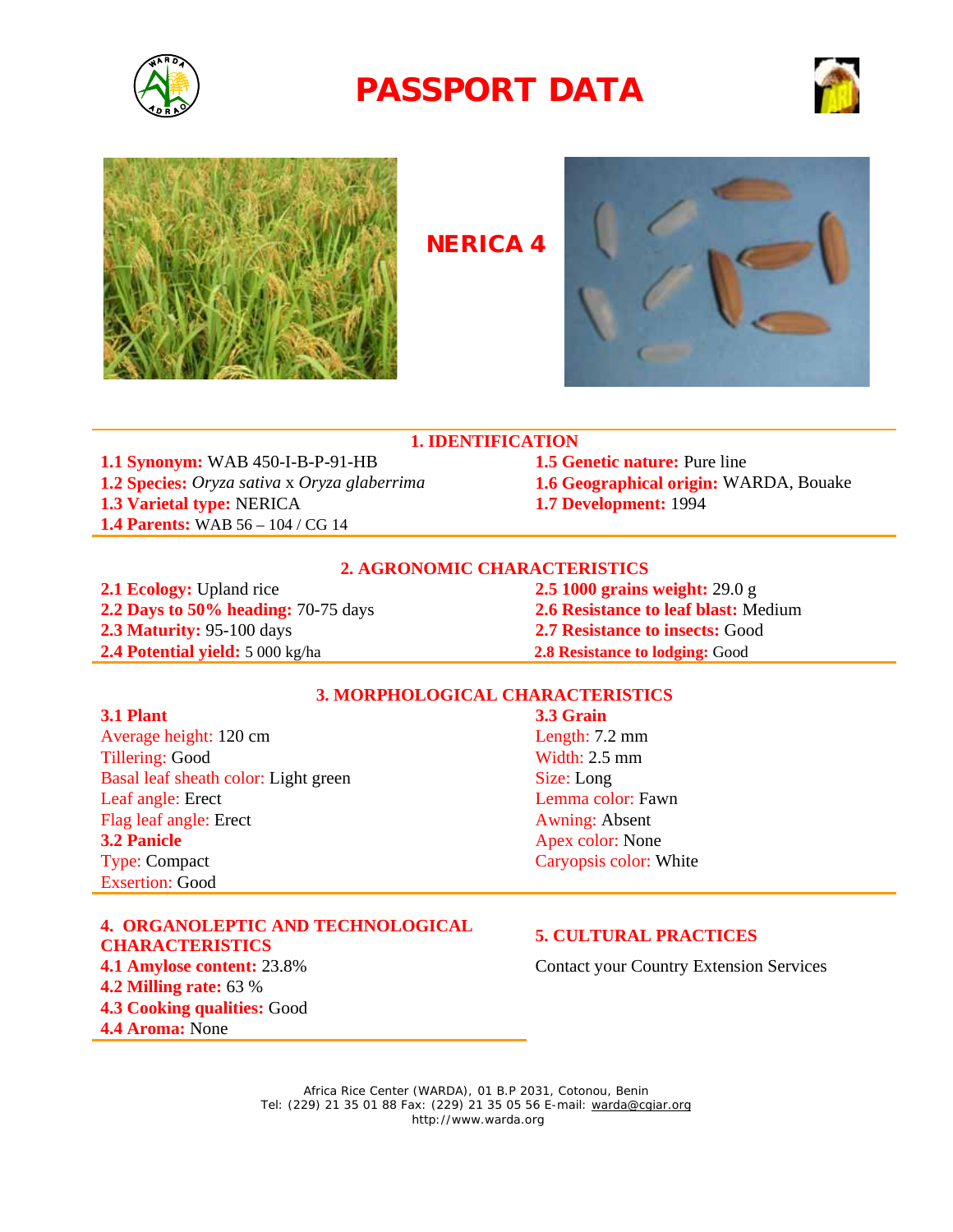





**NERICA 6**



### **1. IDENTIFICATION**

**1.1 Synonym:** WAB 450-I-B-P-160-HB **1.5 Genetic nature:** Pure line **1.2 Species:** *Oryza sativa* x *Oryza glaberrima* **1.6 Geographical origin:** WARDA, Bouake **1.3 Varietal type:** NERICA **1.7 Development:** 1994 **1.4 Parents:** WAB 56 – 104 / CG 14

### **2. AGRONOMIC CHARACTERISTICS**

**2.1 Ecology:** Upland rice **2.5 1000 grains weight:** 29.0 g **2.3 Maturity:** 95-100 days **2.7 Resistance to insects:** Good **2.4 Potential yield:** 5 000 kg/ha **2.8 Resistance to lodging:** Good

**2.2 Days to 50% heading:** 70-75 days **2.6 Resistance to leaf blast:** Resistant

### **3. MORPHOLOGICAL CHARACTERISTICS**

Average height: 130 cm Length: 6.2 mm Tillering: Good Width: 2.8 mm Basal leaf sheath color: Light green Size: Medium Leaf angle: Erect Lemma color: Straw Flag leaf angle Erect Awning: Absent **3.2 Panicle** Apex color: None Type: Compact Caryopsis color: White Caryopsis color: White Exsertion: Good

**4. ORGANOLEPTIC AND TECHNOLOGICAL CHARACTERISTICS 5. CULTURAL PRACTICES 4.1 Amylose content:** 24.5% Contact your Country Extension Services **4.2 Milling rate:** 63 % **4.3 Cooking qualities:** Good **4.4 Aroma:** None

**3.1 Plant 3.3 Grain**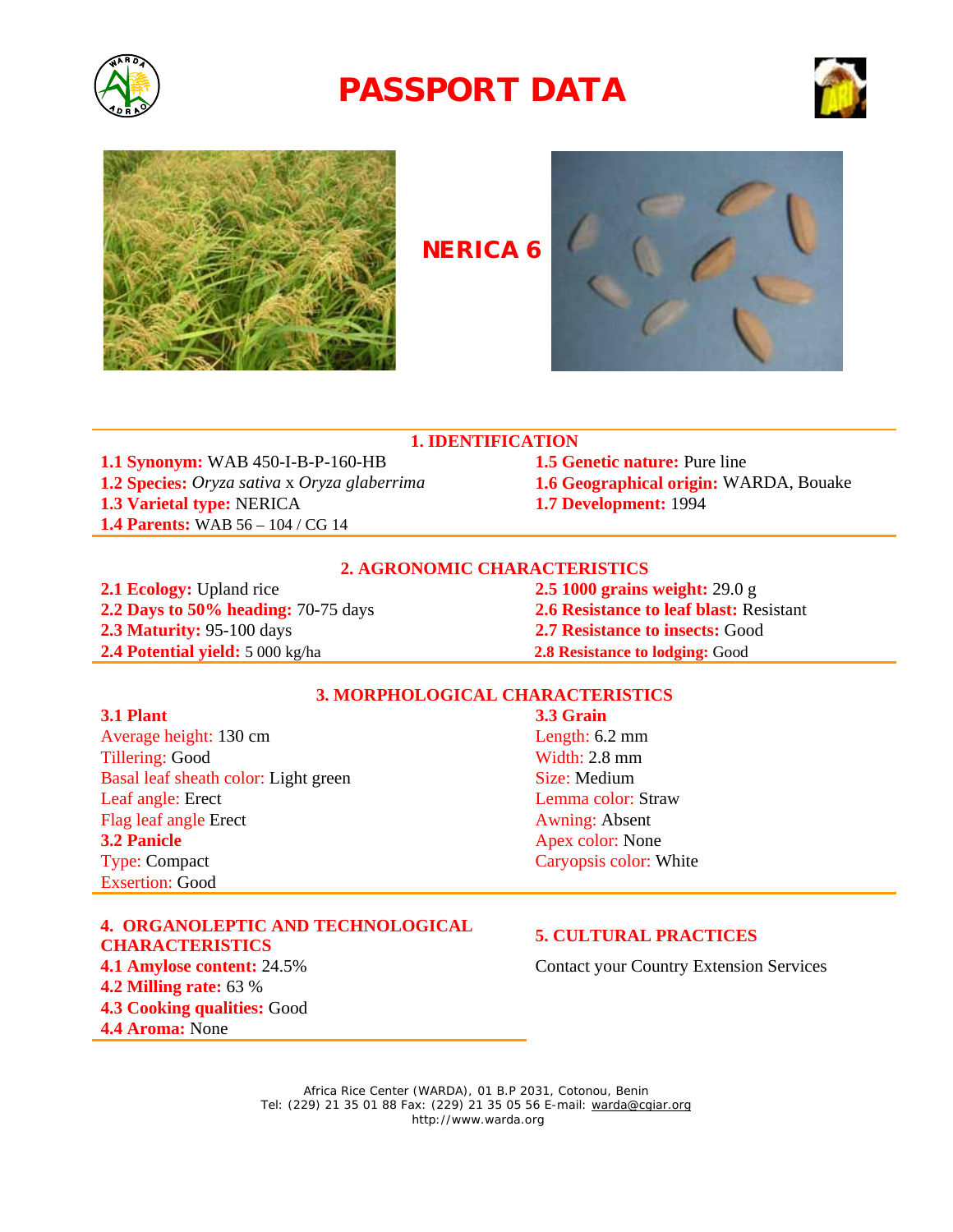





**NERICA 7**



## **1. IDENTIFICATION**

**1.1 Synonym:** WAB 450-I-B-P-20-HB **1.5 Genetic nature:** Pure line **1.2 Species:** *Oryza sativa* x *Oryza glaberrima* **1.6 Geographical origin:** WARDA, Bouake **1.3 Varietal type:** NERICA **1.7 Development:** 1994 **1.4 Parents:** WAB 56 – 104 / CG 14

### **2. AGRONOMIC CHARACTERISTICS**

**2.1 Ecology:** Upland rice **2.5 1000 grains weight:** 33.0 g **2.2 Days to 50% heading:** 70-75 days **2.6 Resistance to leaf blast:** Medium **2.3 Maturity:** 95-100 days **2.7 Resistance to insects:** Good **2.4 Potential yield:** 5 000 kg/ha **2.8 Resistance to lodging:** Good

### **3. MORPHOLOGICAL CHARACTERISTICS**

Average height: 130 cm Length: 7.3 mm Tillering: Good Width: 2.6 mm Basal leaf sheath color: Light green Size: Long Leaf angle: Erect Lemma color: Straw Flag leaf angle: Erect Awning: Absent **3.2 Panicle** Apex color: None Type: Compact Caryopsis color: White Caryopsis color: White

Exsertion: Good

**4. ORGANOLEPTIC AND TECHNOLOGICAL CHARACTERISTICS 5. CULTURAL PRACTICES 4.1 Amylose content:** 27.8% **4.2 Milling rate:** 63 % **4.3 Cooking qualities:** Good **4.4 Aroma:** None

**3.1 Plant 3.3 Grain**